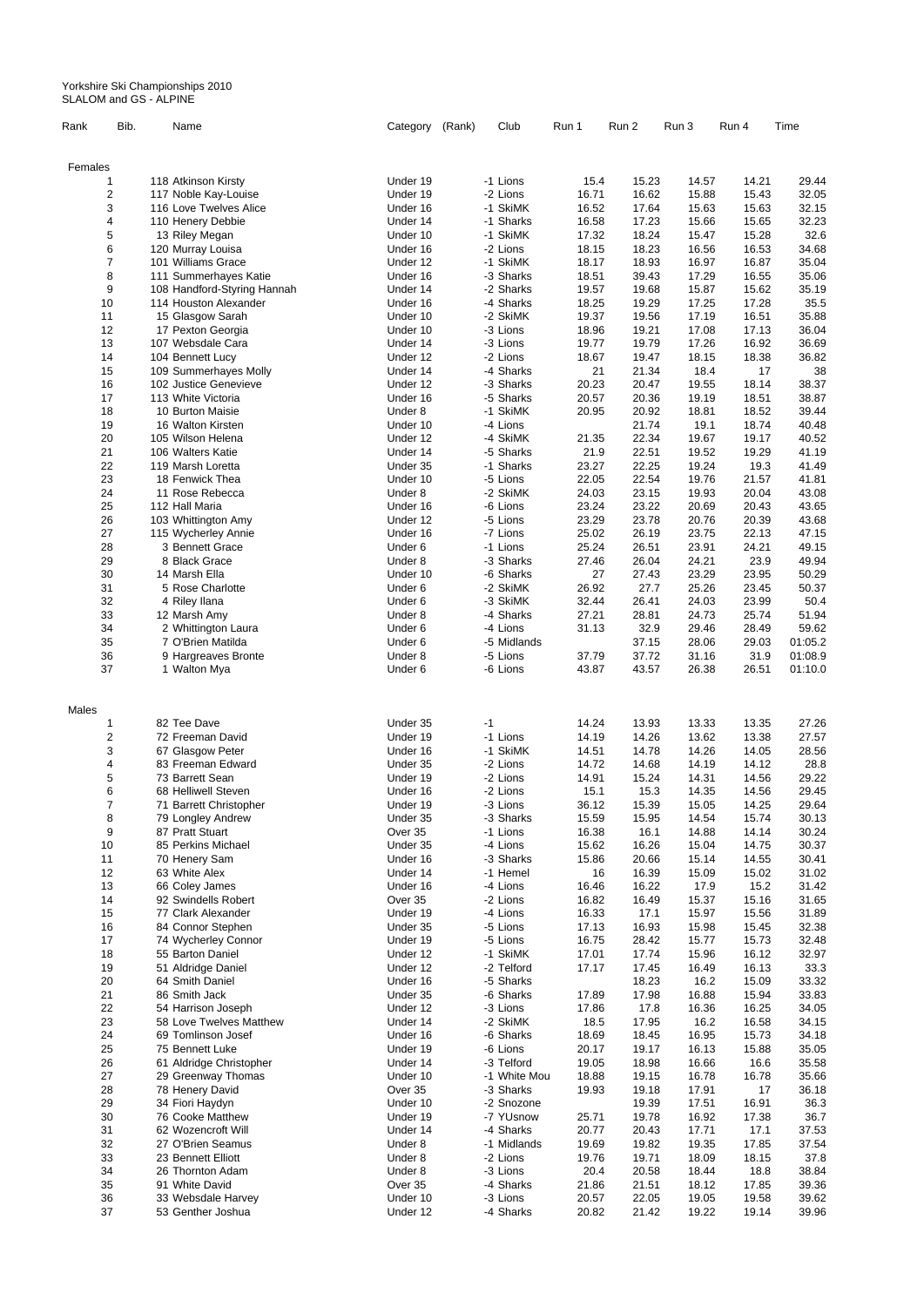| 38 | 65 Smith Tom      | Under 16 | -7 Sharks | 21.26 | 20.77   | 19.47 |       | 40.24   |
|----|-------------------|----------|-----------|-------|---------|-------|-------|---------|
| 39 | 60 Clark William  | Under 14 | -5 Lions  | 21.74 | 21.15   | 19.41 | 19.15 | 40.3    |
| 40 | 32 Black Oliver   | Under 10 | -4 Sharks | 21.67 | 21.98   | 18.73 | 19.09 | 40.4    |
| 41 | 56 Henery Robbie  | Under 12 | -5 Sharks | 21.86 | 28:48.0 | 19.47 | 19.16 | 41.02   |
| 42 | 24 Batten Joseph  | Under 8  | -4 SkiMK  | 22.25 | 22.39   | 19.01 | 18.82 | 41.07   |
| 43 | 52 Wilson Jason   | Under 12 | -6 SkiMK  | 21.36 | 22.53   | 20.09 | 19.76 | 52:48.0 |
| 44 | 89 Smith Paul     | Over 35  | -5 Sharks | 23.55 | 21.92   | 19.62 | 19.28 | 48:00.0 |
| 45 | 22 Barton Dominic | Under 8  | -5 SkiMK  | 22.88 | 23.04   | 20.21 | 19.62 | 00:00.0 |
| 46 | 57 Wozencroft Dan | Under 12 | -7 Sharks | 24.07 | 23.38   | 20.79 | 21.09 | 04:48.0 |
| 47 | 31 Smith Thomas   | Under 10 | -5 Sharks | 23.81 | 23.77   | 21.3  | 21.55 | 40:48.0 |
| 48 | 25 Waldeck Ben    | Under 8  | -6 Lions  | 26.58 | 25.33   | 22.45 | 21.14 | 16:48.0 |
| 49 | 30 Davis Ethan    | Under 10 | -6 Sharks | 25.27 | 25.17   | 22.73 | 21.36 | 46.53   |
| 50 | 28 Walker Oscar   | Under 8  | -7 Sharks | 26.17 | 26.61   | 23.19 | 22.79 | 48.96   |
| 51 | 20 Batten Samuel  | Under 6  | -1 SkiMK  | 28.44 | 01:04.0 | 24.1  | 25.15 | 52.54   |
| 52 | 90 Justice Tim    | Over 35  | -6 Sharks | 46.8  | 49.87   | 17.65 | 17.39 | 01:04.2 |
| 53 | 93 Walker Angus   | Over 35  | -7 Sharks | 39.74 | 36.64   | 31.16 | 27.87 | 01:04.5 |
| 54 | 21 Walker Alfie   | Under 6  | -2 Sharks | 59.12 | 54.09   | 52.18 | 44.43 | 01:38.5 |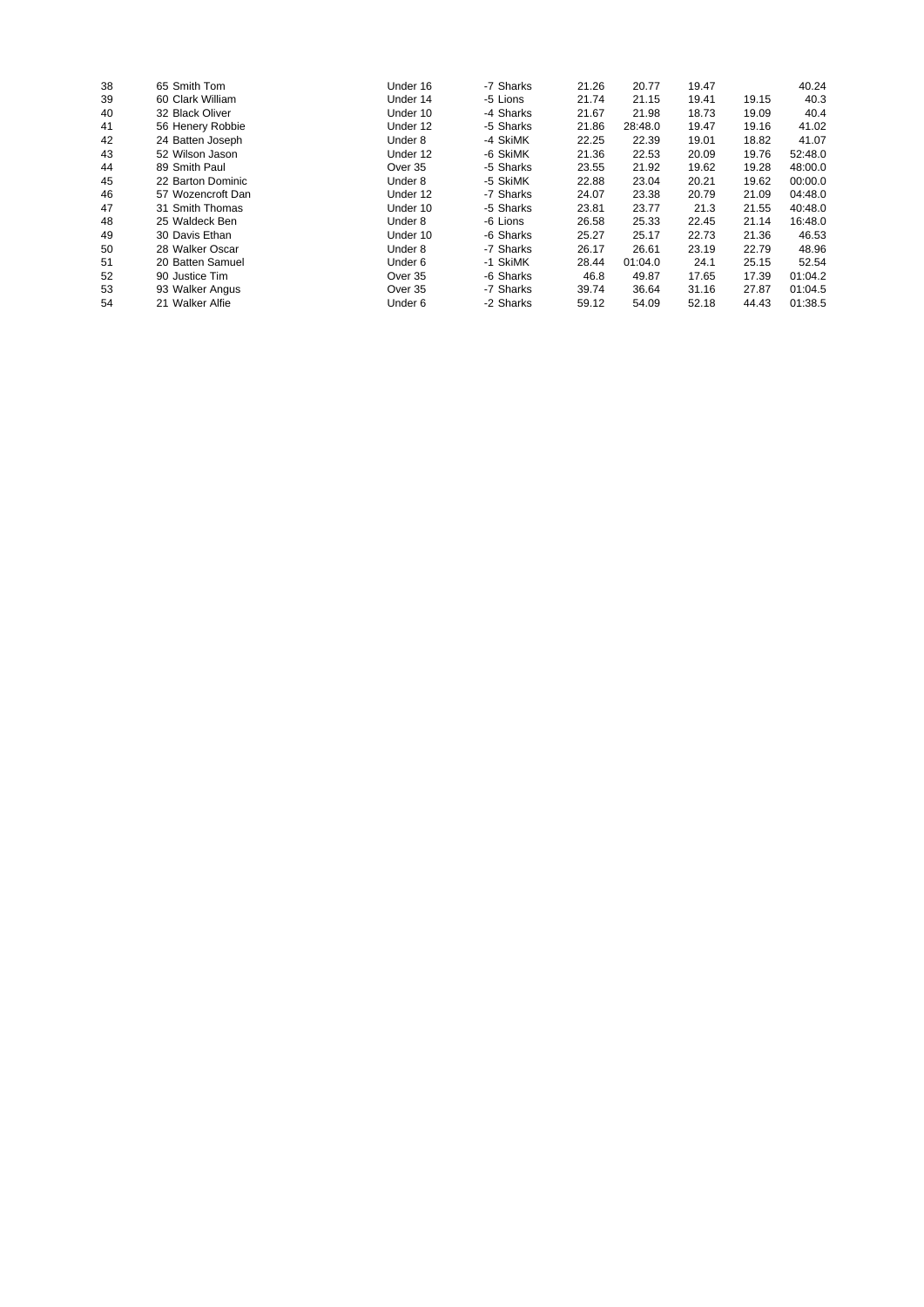| Moguls Yorkshire Champs, Xscape Castleford June 19th 2010 | Chief of Calculations: Chris Dey | <b>Round 2 Results</b> |
|-----------------------------------------------------------|----------------------------------|------------------------|
|                                                           | Judge 1: Peter HS                |                        |
| <b>Technical Delegate: Mike Smith</b>                     | Judge 2: Computer                |                        |
| Head Judge: Martin Carr                                   | Judge 3: Mike Smith              | Pace Time:<br>18.2     |
|                                                           | Judge 4: Martin Carr             |                        |
| Chief of Competition: Peter HS                            | Judge 5: Chris Dey               |                        |

.

| <b>Forenames</b> | <b>Surname</b>   | Category       | Judge 1 | Judge 2 | Judge 3 |                                                | Judge 4 Judge 5 Total Turns                           |       |      |            |      | Air Time Time Score Overall |
|------------------|------------------|----------------|---------|---------|---------|------------------------------------------------|-------------------------------------------------------|-------|------|------------|------|-----------------------------|
|                  |                  |                |         |         |         | Category                                       | Category                                              |       |      |            |      |                             |
| Andy<br>19       | Longley          | $\mathbb S$    | 4.7     | 4.6     | 4.6     | $2.2$ $2.2$<br>fT<br>fT                        | $2.1$ $2.1$<br>fT<br>fT                               | 13.9  | 4.73 | 13.78 8.91 |      | 27.54                       |
| Jack T<br>20     | Smith            | $\mathbb S$    | 4.4     | 4.3     | 4.3     | $\overline{2}$<br>$\overline{2}$<br>bPp<br>bPp | $2.1$ $2.1$<br>bPp bPp                                | 13    | 4.3  | 16.59      | 7.06 | 24.36<br>2                  |
| Dan<br>45        | Smith            | J <sub>1</sub> | 3.7     | 3.7     | 3.7     | $2.2$ 2.2<br>$L = L$                           | $2.1$ 2.1                                             | 11.1  | 5.32 | 19.84      | 4.91 | 21.33<br>3                  |
| Hannah J<br>27   | Handford-Styring | C <sub>2</sub> | 4.2     | 4.2     | 4.2     | $2.3$ 2.3<br>$\mathsf{s}$<br>S                 | $2.2$ 2.2<br>$\mathbf s$<br>$\mathbf S$               | 12.6  | 2.74 | 19.31      | 5.26 | 20.60<br>4                  |
| Katie<br>13      | Summerhayes      | J1             | 3.8     | 3.8     | 3.8     | $1.4$ 1.4<br>3<br>$\mathbf{3}$                 | $1.2$ 1.2<br>3<br>$\overline{\mathbf{3}}$             | 11.39 | 2.73 | 18.18      | 6.01 | 20.13<br>5                  |
| Haydyn<br>33     | Fiori            | Mi             | 3.5     | $3.5\,$ | 3.5     | $1.7$ 1.7<br>3<br>$\mathbf{3}$                 | $1.6$ 1.6<br>$\mathbf{3}$<br>$\overline{\phantom{a}}$ | 10.5  | 3.46 | 19         | 5.47 | 19.43<br>6                  |
| Alex<br>46       | White            | $\mbox{C2}$    | 3.3     | 3.2     | 3.2     | $1.3$ 1.3<br>$\mathbf{3}$<br>3                 | $\overline{\mathbf{3}}$<br>$\mathbf{3}$               | 9.69  | 2.41 | 17.34      | 6.56 | 18.66<br>$\overline{7}$     |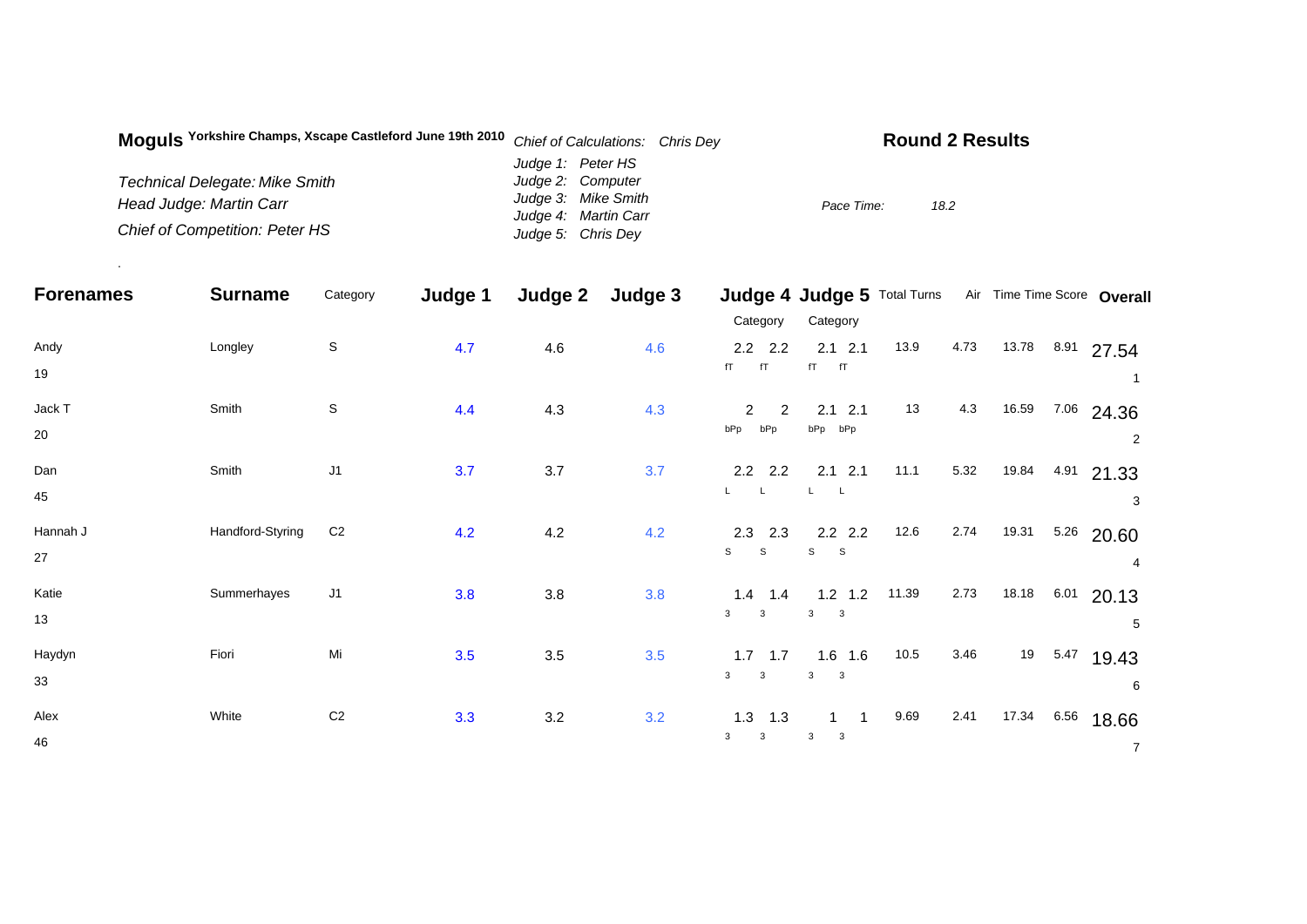| <b>Forenames</b> | <b>Surname</b> | Category       | Judge 1 | Judge 2                   | Judge 3 | Category                                              | Category                                      |      |         | Judge 4 Judge 5 Total Turns Air Time Time Score Overall |                   |
|------------------|----------------|----------------|---------|---------------------------|---------|-------------------------------------------------------|-----------------------------------------------|------|---------|---------------------------------------------------------|-------------------|
| William<br>11    | Wozencroft     | $\mbox{C2}$    | 3.6     | 3.6                       | 3.6     | 1<br>$\overline{1}$<br>3 <sup>1</sup><br>$\mathbf{3}$ | $1.1 \t1.1$<br>$3^3$ 3                        | 10.8 | 2.2     | 19.84                                                   | $4.91$ 17.91<br>8 |
| Tom<br>21        | Smith          | J1             | 3.5     | 3.5                       | 3.5     | $0.9$ 0.9<br>70A 70A                                  | $0.9$ 0.9<br>70A 70A                          | 10.5 | 2.22    | 19.53 5.12 17.84                                        | 9                 |
| Alexandra<br>16  | Houston        | J1             | 3.7     | 3.8                       | 3.7     | $0.6$ 0.6<br>3 <sup>1</sup><br>$\mathbf{3}$           | $0.7\quad 0.7$<br>$3^{\circ}$<br>$\mathbf{3}$ | 11.2 | 1.36    | 20.34<br>4.58                                           | 17.14<br>10       |
| David<br>22      | Freeman        | J2             | 2.6     | 2.5                       | 2.5     | $0.2\quad 0.2$<br>St<br>St                            | $0.2\ 0.2$<br>St St                           | 7.6  | $0.2\,$ | 15.87<br>7.53                                           | 15.33<br>11       |
| Daniel<br>17     | Aldridge       | C <sub>1</sub> | 3.1     | $3.2\,$                   | 3.1     | $1.2$ 1.2<br>S<br>${\tt S}$                           | $1.1$ 1.1<br>S<br><sub>S</sub>                | 9.4  | 1.4     | 20.78<br>4.29                                           | 15.09<br>12       |
| James<br>15      | <b>Bisset</b>  | $\mathbb S$    | 3.5     | 3.4                       | 3.4     | $0.2\quad 0.2$<br>3 <sup>1</sup><br>$\mathbf{3}$      | $0.2\ 0.2$<br>$3^{\circ}$<br>$\mathbf{3}$     | 10.3 | 0.42    | 21.21<br>4.01                                           | 14.73<br>13       |
| Sarah<br>37      | Glasgow        | Mi             | 3.1     | $\ensuremath{\mathsf{3}}$ | 3.2     | $0.4$ 0.4<br>St<br><b>St</b>                          | $0.4$ 0.4<br>St<br><b>St</b>                  | 9.3  | 0.4     | 20.5<br>4.48                                            | 14.18<br>14       |
| Megan<br>29      | Riley          | Mi             | 3.3     | 3.1                       | 3.2     | $0.3$ 0.3<br>St<br>St                                 | $0.3$ 0.3<br>St<br>St                         | 9.6  | $0.3\,$ | 21.84<br>3.59                                           | 13.49<br>15       |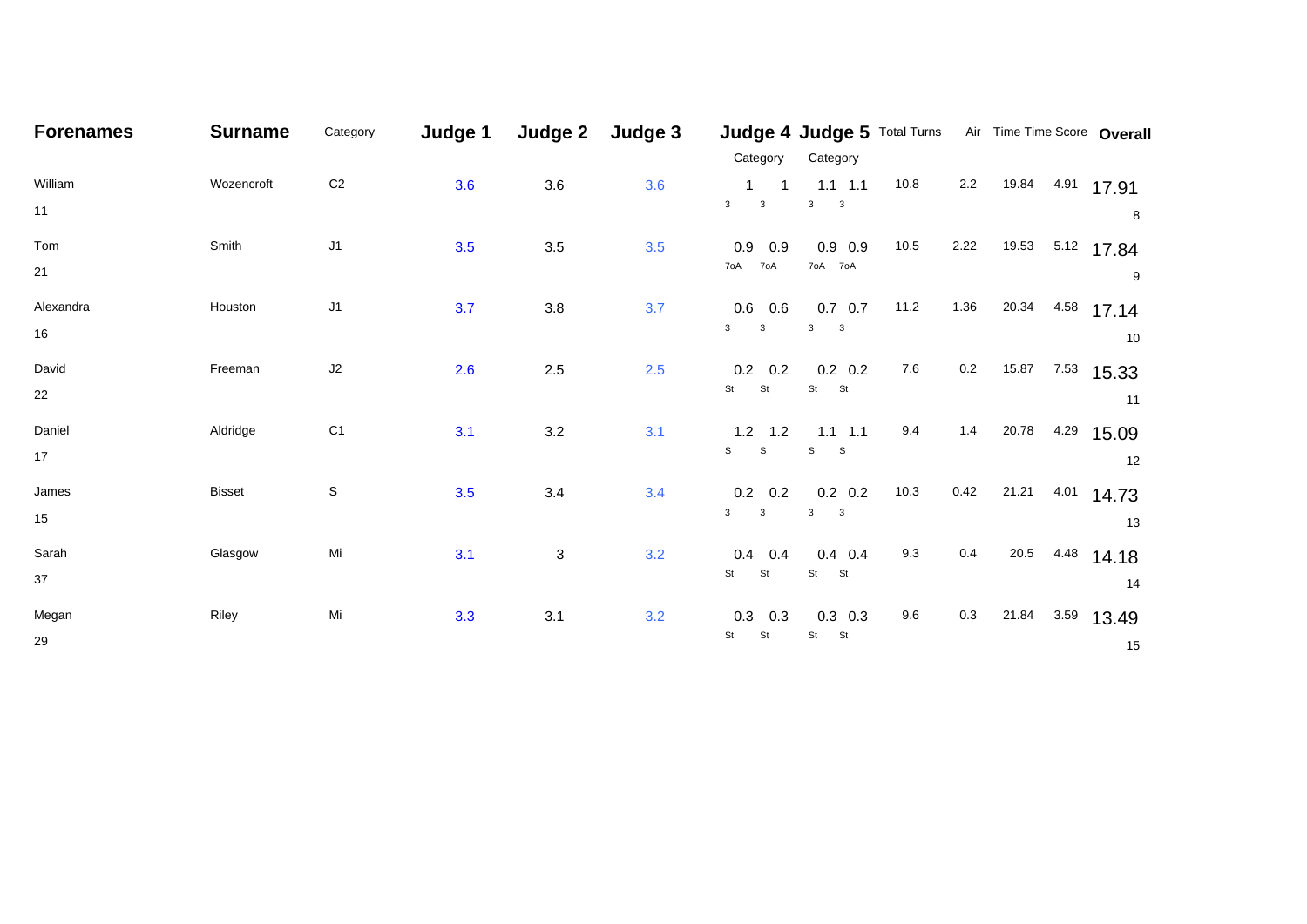| Moguls Yorkshire Champs, Xscape Castleford June 19th 2010 | Chief of Calculations: Chris Dey            | <b>Round 1 Results</b> |
|-----------------------------------------------------------|---------------------------------------------|------------------------|
| <b>Technical Delegate: Mike Smith</b>                     | Judge 1: Peter HS<br>Judge 2: Computer      |                        |
| Head Judge: Martin Carr                                   | Judge 3: Mike Smith<br>Judge 4: Martin Carr |                        |
| <b>Chief of Competition: Peter HS</b>                     | Judge 5: Chris Dey                          | 18.2<br>Pace Time:     |

.

| <b>Names</b>    |                  | Category       | Turns J1-3              |     |     | Air J4-5<br>Jump Categor                 |                                                                | Total Turns and Air |      | Time in Sec and Scor |      | <b>Overall</b> |                 |
|-----------------|------------------|----------------|-------------------------|-----|-----|------------------------------------------|----------------------------------------------------------------|---------------------|------|----------------------|------|----------------|-----------------|
| Andy<br>19      | Longley          | $\mathsf S$    | 4.1                     | 4.1 | 4.1 | 2.1<br>2.1<br>fT<br>fT                   | 2<br>$\overline{2}$<br>fT<br>fT                                | 12.3                | 4.51 | 14.56                | 8.4  | 25.21          | $\overline{1}$  |
| Jack T<br>20    | Smith            | $\mathsf S$    | 4.3                     | 4.4 | 4.3 | 2.1<br>2.1<br>bPp<br>bPp                 | $\overline{2}$<br>$\overline{2}$<br>bPp bPp                    | 13                  | 4.3  | 16.62                | 7.04 | 24.34          | $\overline{2}$  |
| Tom<br>21       | Smith            | J1             | 4.1                     | 4.1 | 4.1 | 2.3<br>2.3<br>bPp<br>bPp                 | $2.3$ 2.3<br>bPp bPp                                           | 12.3                | 4.82 | 17.96                | 6.15 | 23.27          | 3               |
| Alexandra<br>16 | Houston          | J1             | $\overline{\mathbf{4}}$ | 4   | 4   | $\overline{2}$<br>2<br>3<br>3            | 2<br>$\overline{2}$<br>$\mathbf{3}$<br>$\overline{\mathbf{3}}$ | 12                  | 4.2  | 19.84                | 4.91 | 21.11          | 4               |
| Hannah J<br>27  | Handford-Styring | C <sub>2</sub> | 4.1                     | 4.2 | 4.1 | 2.1<br>2.1<br>$\mathbb S$<br>$\mathbb S$ | $\overline{2}$<br>$\overline{2}$<br>s<br>$\mathbf{s}$          | 12.4                | 2.5  | 19.21                | 5.33 | 20.23          | 5               |
| Katie<br>13     | Summerhayes      | J1             | 3.6                     | 3.6 | 3.6 | $1.5$ 1.5<br>3<br>3                      | $1.6$ 1.6<br>3<br>$\overline{\mathbf{3}}$                      | 10.8                | 3.25 | 18.53                | 5.78 | 19.83          | $6\phantom{.}6$ |
| Dan<br>45       | Smith            | J1             | 3.7                     | 3.7 | 3.7 | $1.6$ 1.6                                | $1.7$ 1.7<br>L<br>L.                                           | 11.1                | 4.08 | 20.53                | 4.46 | 19.64          | $\overline{7}$  |
| William<br>11   | Wozencroft       | C <sub>2</sub> | 3.8                     | 3.9 | 3.9 | $1.2$ 1.2<br>3<br>3                      | $1.3$ 1.3<br>3<br>$\mathbf{3}$                                 | 11.6                | 2.62 | 20                   | 4.81 | 19.03          | 8               |
| James<br>15     | <b>Bisset</b>    | S              | 3.7                     | 3.7 | 3.7 | $1.1 \quad 1.1$<br>3<br>3                | $1.2$ 1.2<br>3<br>3                                            | 11.1                | 2.41 | 19.46                | 5.16 | 18.67          | 9               |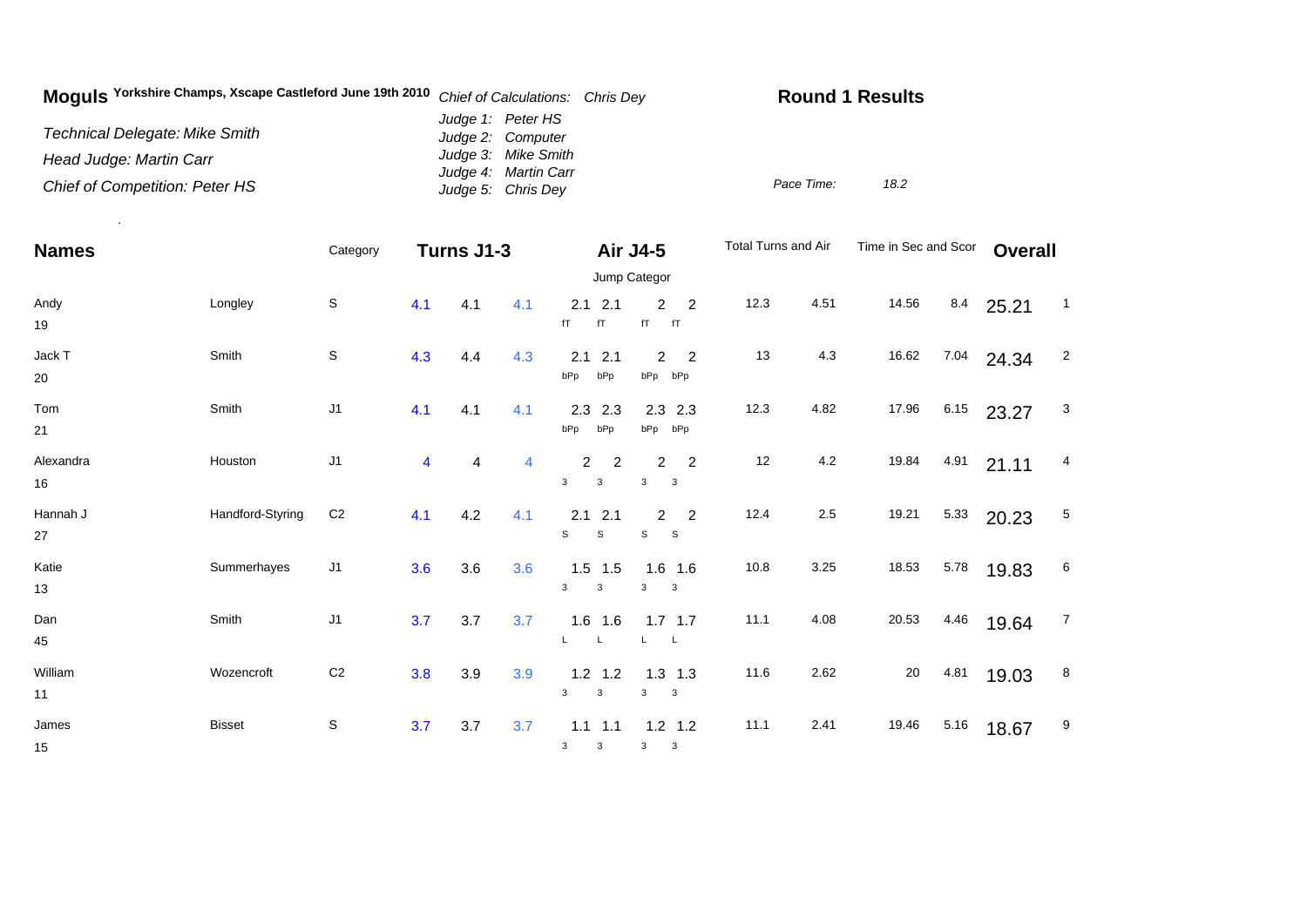| <b>Names</b>      |            | Category       |                |                |     | Total Turns and Air<br>Turns J1-3<br><b>Air J4-5</b> |                                                 |       |         |       | Time in Sec and Scor |       | <b>Overall</b> |  |
|-------------------|------------|----------------|----------------|----------------|-----|------------------------------------------------------|-------------------------------------------------|-------|---------|-------|----------------------|-------|----------------|--|
|                   |            |                |                |                |     |                                                      | Jump Categor                                    |       |         |       |                      |       |                |  |
| Alex<br>46        | White      | C <sub>2</sub> | 3.3            | 3.2            | 3.2 | $1.2$ 1.2<br>3<br>3                                  | $1.1 \quad 1.1$<br>$\mathbf{3}$<br>$\mathbf{3}$ | 9.69  | 2.41    | 18.03 | 6.11                 | 18.21 | 10             |  |
| David<br>22       | Freeman    | J2             | 2.4            | 2.3            | 2.3 | $0.9$ 0.9<br>$\mathsf{s}$<br>S                       | $0.8$ 0.8<br>s<br>$\mathbf{s}$                  | 6.99  | 1.02    | 17.12 | 6.71                 | 14.72 | 11             |  |
| Haydyn<br>33      | Fiori      | Mi             | 2.8            | 2.8            | 2.8 | 0.7<br>0.7<br>$\mathbf{3}$<br>$\mathsf 3$            | $0.8$ 0.8<br>3<br>$\mathbf{3}$                  | 8.39  | 1.56    | 21.21 | 4.01                 | 13.96 | 12             |  |
| Sarah<br>37       | Glasgow    | Mi             | 2.8            | 2.7            | 2.7 | $0.3$ 0.3<br>St<br>St                                | $0.3$ 0.3<br>St<br>St                           | 8.19  | $0.3\,$ | 19.34 | 5.24                 | 13.73 | 13             |  |
| Daniel<br>17      | Aldridge   | C <sub>1</sub> | 2.6            | 2.7            | 2.6 | $0.5$ 0.5<br>$\mathsf{s}$<br>$\mathsf{s}$            | $0.5$ 0.5<br>s<br>S                             | 7.9   | $0.6\,$ | 19.84 | 4.91                 | 13.41 | 14             |  |
| Christopher<br>18 | Aldridge   | C <sub>2</sub> | 2.4            | 2.5            | 2.4 | $0.2\ 0.2$<br>St<br>St                               | $0.2\ 0.2$<br>St<br>St                          | $7.3$ | $0.2\,$ | 18.81 | 5.59                 | 13.09 | 15             |  |
| Peter<br>$38\,$   | Glasgow    | J1             | 2.3            | $\overline{2}$ | 2   | $0.5$ 0.5<br>St<br>St                                | $0.4$ 0.4<br>St<br>St                           | 6.3   | 0.44    | 18.31 | 5.92                 | 12.66 | 16             |  |
| Daniel<br>$10\,$  | Wozencroft | C <sub>1</sub> | 2.7            | 2.7            | 2.7 | $1.5$ 1.5<br>$\mathbb S$<br>S                        | $1.6$ 1.6<br>$\mathbb S$<br>s                   | 8.1   | 1.88    | 23.4  | 2.57                 | 12.55 | 17             |  |
| Megan<br>29       | Riley      | Mi             | 2.6            | 2.6            | 2.6 | $0.2\ 0.2$<br>St<br>St                               | $0.3$ 0.3<br>St St                              | 7.8   | 0.25    | 20.78 | 4.29                 | 12.34 | 18             |  |
| Joshua<br>53      | Genther    | C <sub>1</sub> | $\overline{3}$ | 3.1            | 3   | $0.7$ 0.7<br>S<br>S                                  | $0.7\quad 0.7$<br>S<br>S                        | 9.1   | 0.84    | 24.21 | 2.03                 | 11.97 | 19             |  |
| Andy<br>35        | Glasgow    | C <sub>2</sub> | 2.4            | 2.3            | 2.3 | $0.2$ 0.2<br>St<br>St                                | $0.2 \quad 0.2$<br>St<br>St                     | 6.99  | $0.2\,$ | 20.81 | 4.27                 | 11.46 | 20             |  |
| Edward<br>23      | Freeman    | $\mathbb S$    | 1.5            | 1.5            | 1.5 | $0.2\ 0.2$<br>St<br>St                               | $0.2\ 0.2$<br>St St                             | 4.5   | 0.2     | 17.31 | 6.58                 | 11.28 | 21             |  |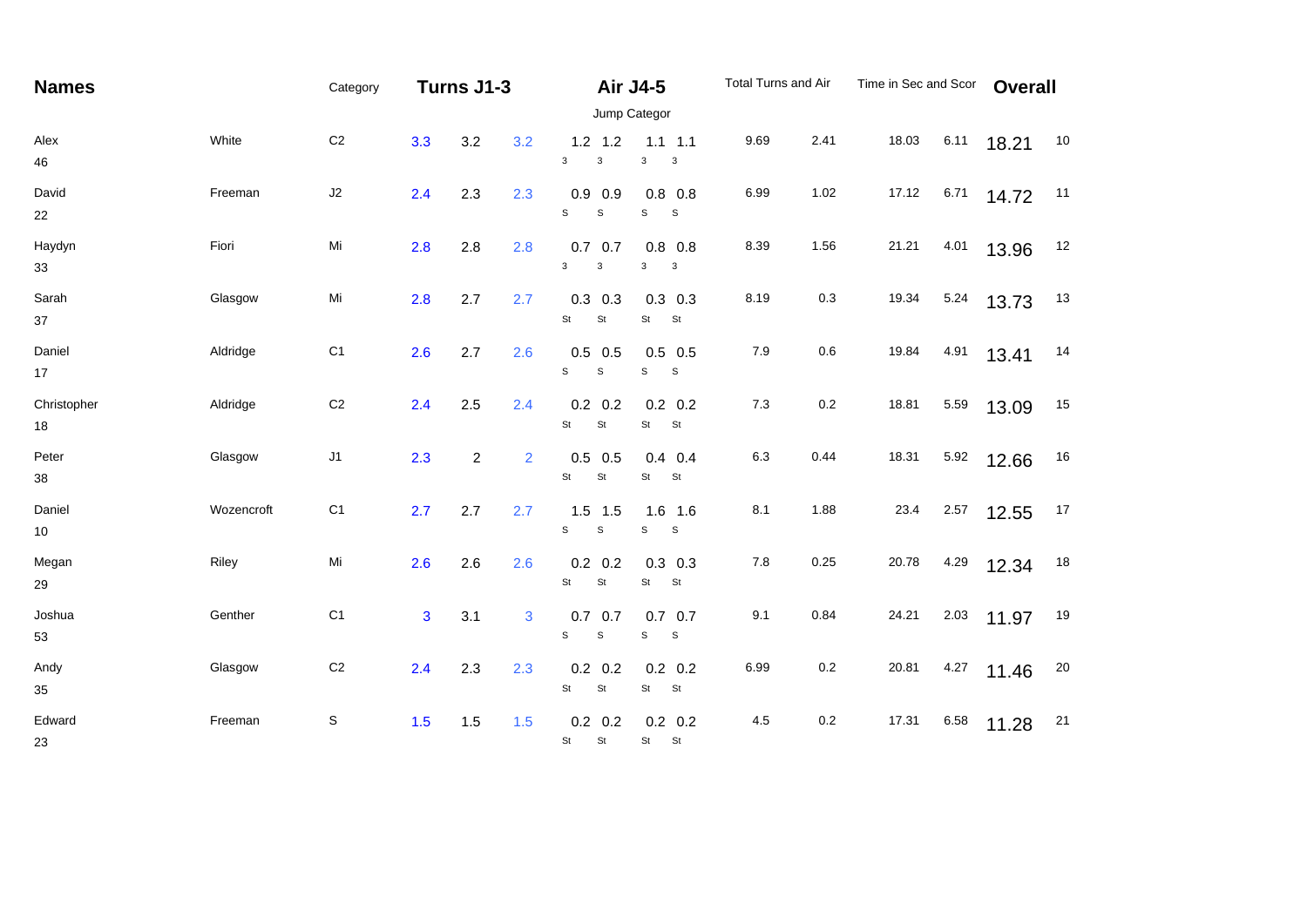| <b>Names</b>        |                 | Turns J1-3<br>Category |                |                  |                | <b>Air J4-5</b>                              |                                 | Total Turns and Air | Time in Sec and Scor |       | <b>Overall</b> |       |            |
|---------------------|-----------------|------------------------|----------------|------------------|----------------|----------------------------------------------|---------------------------------|---------------------|----------------------|-------|----------------|-------|------------|
|                     |                 |                        |                |                  |                |                                              | Jump Categor                    |                     |                      |       |                |       |            |
| Lucy<br>26          | Bennett         | C <sub>1</sub>         | 2.4            | 2.5              | 2.4            | $0.2\quad 0.2$<br>St<br>St                   | $0.2 \quad 0.2$<br>St<br>St     | 7.3                 | 0.2                  | 21.87 | 3.58           | 11.08 | 22         |
| Alice<br>42         | Love Twelves    | J1                     | 2.4            | 2.4              | 2.4            | $0.6$ 0.6<br>S<br>$\mathbf S$                | $0.8$ 0.8<br>S<br>$\mathbb S$   | 7.19                | 0.84                 | 23    | 2.83           | 10.86 | 23         |
| Josef<br>31         | Tomlinson       | J1                     | 2.3            | 2.1              | 2.2            | $0.4$ 0.4<br>3<br>3                          | $0.4$ 0.4<br>3<br>3             | 6.6                 | 0.84                 | 23.12 | 2.75           | 10.19 | 24         |
| Oscar<br>32         | Walker          | Mi                     | 2.3            | $2.4\,$          | 2.3            | $0.6$ 0.6<br>S<br>$\mathbf S$                | $0.5$ 0.5<br>S<br>$\mathsf S$   | 6.99                | 0.66                 | 23.46 | 2.53           | 10.18 | 25         |
| Elliot<br>100       | Bennett         | Mi                     | 2 <sup>1</sup> | 1.8              | 1.9            | $0.3$ 0.3<br>St<br>St                        | $0.2 \quad 0.2$<br>St<br>St     | 5.69                | 0.25                 | 20.95 | 4.18           | 10.12 | 26         |
| Alexander<br>48     | Clarke          | J2                     | 2.6            | 2.5              | 2.5            | $0.4$ 0.4<br>St<br>St                        | $0.4$ 0.4<br>St<br><b>St</b>    | 7.6                 | 0.4                  | 24.5  | 1.84           | 9.84  | 27         |
| James<br>40         | Coley           | J1                     | 1.4            | 1.4              | 1.4            | $0.1 \quad 0.1$<br>St<br>$\mathsf{St}$       | $0.1 \quad 0.1$<br>St<br>St     | 4.19                | 0.1                  | 18.93 | 5.51           | 9.8   | ${\bf 28}$ |
| Molly<br>12         | Summerhayes     | C <sub>2</sub>         | 2.3            | 2.3              | 2.3            | 1<br>3<br>$\mathsf 3$                        | $1.1$ 1.1<br>3<br>$\mathbf{3}$  | 6.9                 | $2.2\,$              | 26.43 | 0.57           | 9.67  | 29         |
| Katie<br>51         | Walters         | C <sub>2</sub>         | 2.1            | 2.5              | 2.3            | $0.2$ 0.2<br>$\mathsf{St}$<br>St             | $0.2 \quad 0.2$<br>St St        | 6.9                 | 0.2                  | 24.56 | 1.8            | 8.9   | 30         |
| Ethan<br>34         | Davis           | Mi                     | 1.5            | 1.5              | 1.5            | $0.4$ 0.4<br>St<br>St                        | $0.4$ 0.4<br>St<br>St           | 4.5                 | 0.4                  | 21.46 | 3.85           | 8.75  | 31         |
| Georgina<br>$39\,$  | Pexton          | Mi                     | 2.1            | $\overline{c}$   | $\overline{2}$ | $0.2$ 0.2<br>St<br>St                        | $0.2 \quad 0.2$<br>St<br>St     | 6.1                 | $0.2\,$              | 23.9  | 2.24           | 8.54  | 32         |
| <b>KIRSTY</b><br>14 | <b>ATKINSON</b> | $\sf J2$               | $\overline{2}$ | $\boldsymbol{2}$ | $\overline{2}$ | $0.7\quad 0.7$<br>$\mathbb S$<br>$\mathbb S$ | $0.6\ 0.6$<br>S<br>$\mathbf{s}$ | 6                   | 0.78                 | 24.96 | 1.54           | 8.32  | $33\,$     |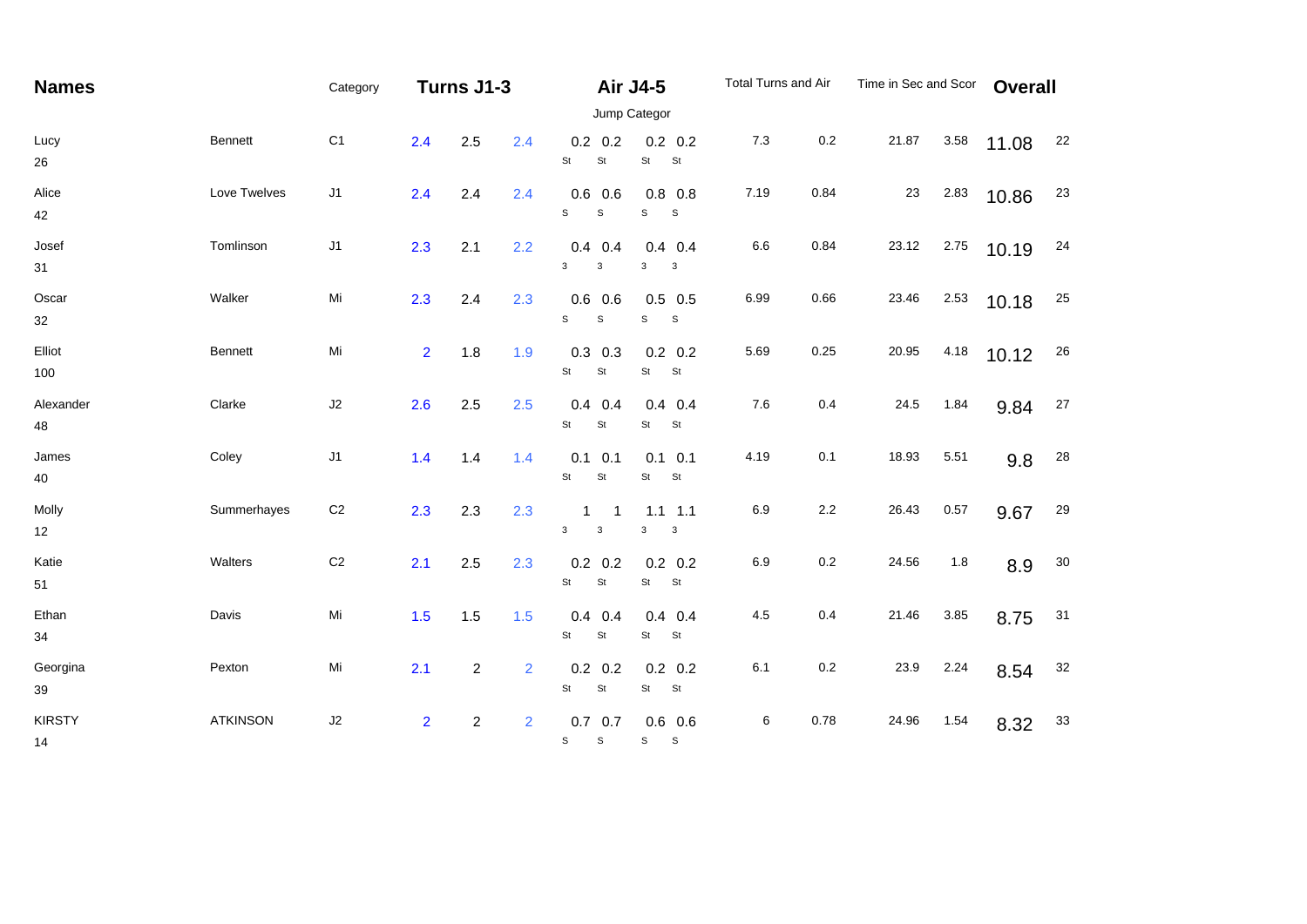| <b>Names</b>            |              | Category       | Turns J1-3   |              |              |                                          | <b>Air J4-5</b>                                 | Total Turns and Air |         | Time in Sec and Scor |           | <b>Overall</b> |        |
|-------------------------|--------------|----------------|--------------|--------------|--------------|------------------------------------------|-------------------------------------------------|---------------------|---------|----------------------|-----------|----------------|--------|
|                         |              |                |              |              |              |                                          | Jump Categor                                    |                     |         |                      |           |                |        |
| Jason<br>44             | Wilson       | C <sub>1</sub> | 1.8          | 1.9          | 1.8          | $0.3$ 0.3<br>St<br>St                    | $0.3$ 0.3<br>St<br>St                           | 5.5                 | 0.3     | 23.71                | 2.36      | 8.16           | 34     |
| Thomas<br>54            | Greenway     | Mi             | 1.4          | 1.3          | 1.3          | $0.3$ 0.3<br>St<br>St                    | $0.3$ 0.3<br>St<br>St                           | 4                   | 0.3     | 22.25                | 3.32      | 7.62           | $35\,$ |
| Luke<br>25              | Bennett      | $\sf J2$       | 1.1          | 1.3          | 1.2          | $0.2$ 0.2<br>St<br>St                    | $0.2 \quad 0.2$<br>St<br>St                     | 3.6                 | $0.2\,$ | 21.5                 | 3.82      | 7.62           | $36\,$ |
| Matthew<br>41           | Cooke        | $\sf J2$       | 1.3          | 1.7          | 1.5          | 0.1<br>0.1<br>St<br>St                   | $0.1$ 0.1<br>St<br>St                           | 4.5                 | 0.1     | 24.34                | 1.95      | 6.55           | $37\,$ |
| Thea<br>30 <sub>o</sub> | Fenwick      | Mi             | $\mathbf{1}$ | 0.9          | 0.9          | $0.2\quad 0.2$<br>St<br>St               | $0.2\quad 0.2$<br>St<br>St                      | 2.8                 | 0.2     | 23.21                | 2.69      | 5.69           | $38\,$ |
| Oliver<br>47            | <b>Black</b> | Mi             | $\mathbf{1}$ | 1.3          | 1.2          | $0.4$ 0.4<br>S<br>$\mathsf S$            | $0.3$ 0.3<br>$\mathsf S$<br>S                   | $3.5\,$             | 0.41    | 24.9                 | 1.58      | 5.49           | 39     |
| Daniel<br>55            | Barton       | C <sub>1</sub> | 1.1          | $\mathbf{1}$ | $\mathbf{1}$ | $0.3$ 0.3<br>$\mathsf{St}$<br>St         | $0.3$ 0.3<br>St<br><b>St</b>                    | 3.1                 | 0.3     | 24.3                 | 1.97      | 5.37           | 40     |
| Seamus<br>52            | O'Brien      | Mi             | 1.6          | 1.6          | 1.6          | $0.2\ 0.2$<br>St<br>St                   | $0.2 \quad 0.2$<br>St<br>St                     | 4.8                 | $0.2\,$ | 28.34                | 0         | 5              | 41     |
| Christopher<br>50       | Barrett      | J2             | 0.1          | 0.1          | 0.1          | $0.3$ 0.3<br>$\mathbf{3}$<br>$\mathsf 3$ | $0.2 \quad 0.2$<br>3<br>$\overline{\mathbf{3}}$ | $0.3\,$             | 0.52    | 21.18                | 4.03      | 4.85           | 42     |
| Steven<br>24            | Helliwell    | $\sf J1$       | 0.1          | 0.1          | 0.1          | 0.4<br>0.4<br>bPp<br>bPp                 | $0.4$ 0.4<br>bPp bPp                            | $0.3\,$             | 0.84    | 21.87                | 3.58      | 4.72           | 43     |
| Adam<br>101             | Thornton     | Mi             | 0.5          | 0.5          | 0.5          | 0.2<br>0.2<br>$\mathsf{St}$<br>St        | $0.2 \quad 0.2$<br>St<br>St                     | 1.5                 | $0.2\,$ | 23.22                | 2.69      | 4.39           | 44     |
| Ben<br>102              | Waldeck      | Mi             | $\mathbf{1}$ | 0.7          | 0.8          | 0.1<br>0.1<br>St<br>St                   | $0.1$ 0.1<br>St St                              | $2.5\,$             | 0.1     | 28.31                | $\pmb{0}$ | 2.6            | 45     |